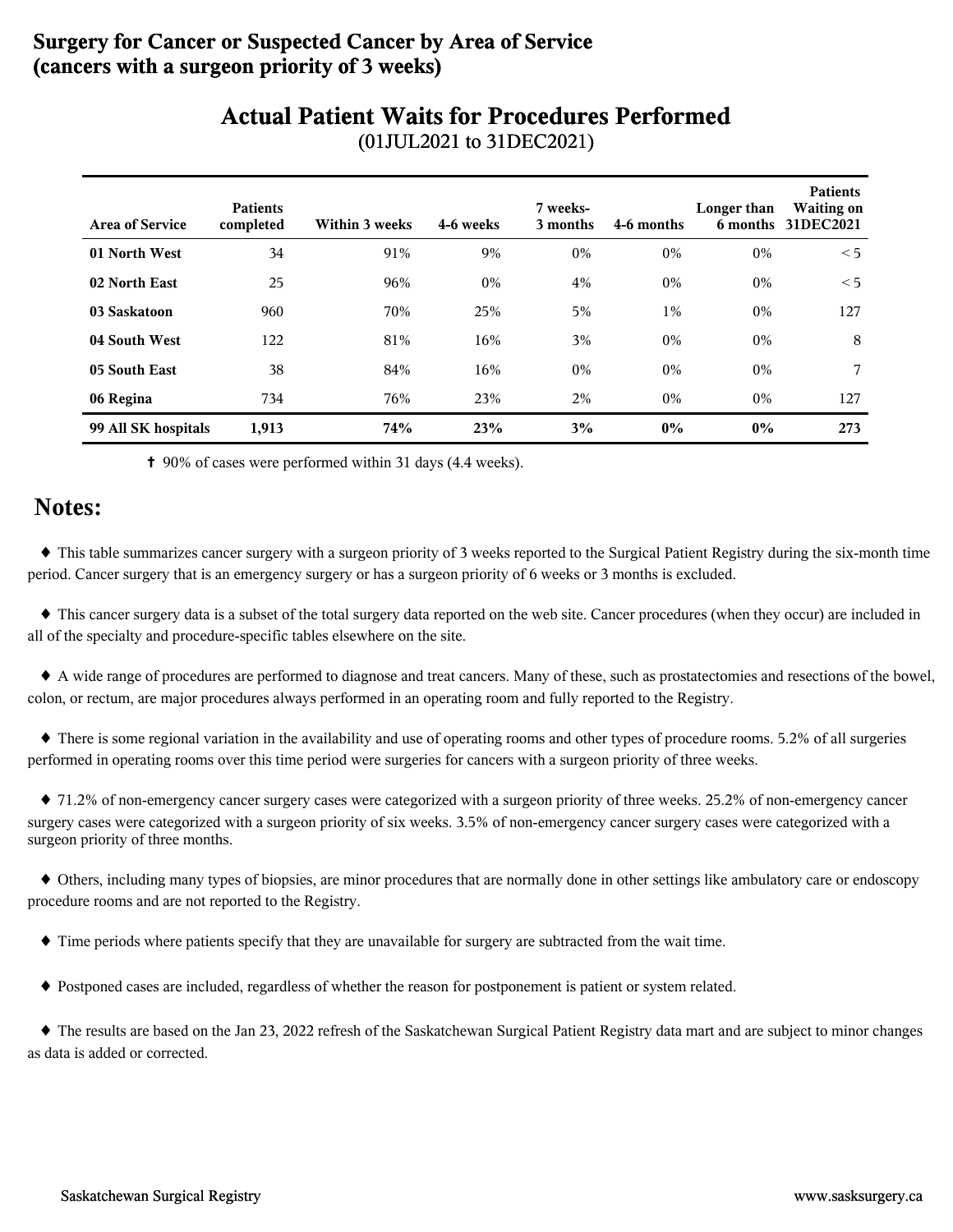### **Surgery for Cancer or Suspected Cancer by Area of Service (cancers with a surgeon priority of 6 weeks)**

# **Actual Patient Waits for Procedures Performed**

| <b>Area of Service</b> | <b>Patients</b><br>completed | Within 3 weeks | 4-6 weeks  | 7 weeks-<br>3 months         | 4-6 months | Longer than | <b>Patients</b><br><b>Waiting on</b><br>6 months 31DEC2021 |
|------------------------|------------------------------|----------------|------------|------------------------------|------------|-------------|------------------------------------------------------------|
| 01 North West          | 23                           | 17%            | 65%        | 17%                          | 0%         | $0\%$       | 5                                                          |
| 02 North East          | 6                            | Data           |            | suppressed because $\leq$ 20 | procedures | performed.  | < 5                                                        |
| 03 Saskatoon           | 410                          | 35%            | 36%        | 26%                          | 2%         | $0\%$       | 122                                                        |
| 04 South West          | 138                          | 49%            | 41%        | 9%                           | $0\%$      | $0\%$       | 34                                                         |
| 05 South East          | 11                           | Data           | suppressed | because $\leq$ 20            | procedures | performed.  | < 5                                                        |
| 06 Regina              | 89                           | 33%            | 44%        | 19%                          | 4%         | $0\%$       | 18                                                         |
| 99 All SK hospitals    | 677                          | 38%            | 39%        | 21%                          | 2%         | $0\%$       | 182                                                        |

(01JUL2021 to 31DEC2021)

✝ 90% of cases were performed within 55 days (7.9 weeks).

### **Notes:**

 ♦ This table summarizes cancer surgery with a surgeon priority of 3 weeks reported to the Surgical Patient Registry during the six-month time period. Cancer surgery that is an emergency surgery or has a surgeon priority of 3 weeks or 3 months is excluded.

 ♦ This cancer surgery data is a subset of the total surgery data reported on the web site. Cancer procedures (when they occur) are included in all of the specialty and procedure-specific tables elsewhere on the site.

 ♦ A wide range of procedures are performed to diagnose and treat cancers. Many of these, such as prostatectomies and resections of the bowel, colon, or rectum, are major procedures always performed in an operating room and fully reported to the Registry.

 ♦ There is some regional variation in the availability and use of operating rooms and other types of procedure rooms. 1.8% of all surgeries performed in operating rooms over this time period were surgeries for slower growing cancers with a target time frame of six weeks.

 ♦ 71.2% of non-emergency cancer surgery cases were categorized with a surgeon priority of three weeks. 25.2% of non-emergency cancer surgery cases were categorized with a surgeon priority of six weeks. 3.5% of non-emergency cancer surgery cases were categorized with a surgeon priority of three months.

 ♦ Others, including many types of biopsies, are minor procedures that are normally done in other settings like ambulatory care or endoscopy procedure rooms and are not reported to the Registry.

♦ Time periods where patients specify that they are unavailable for surgery are subtracted from the wait time.

♦ Postponed cases are included, regardless of whether the reason for postponement is patient or system related.

 ♦ The results are based on the Jan 23, 2022 refresh of the Saskatchewan Surgical Patient Registry data mart and are subject to minor changes as data is added or corrected.